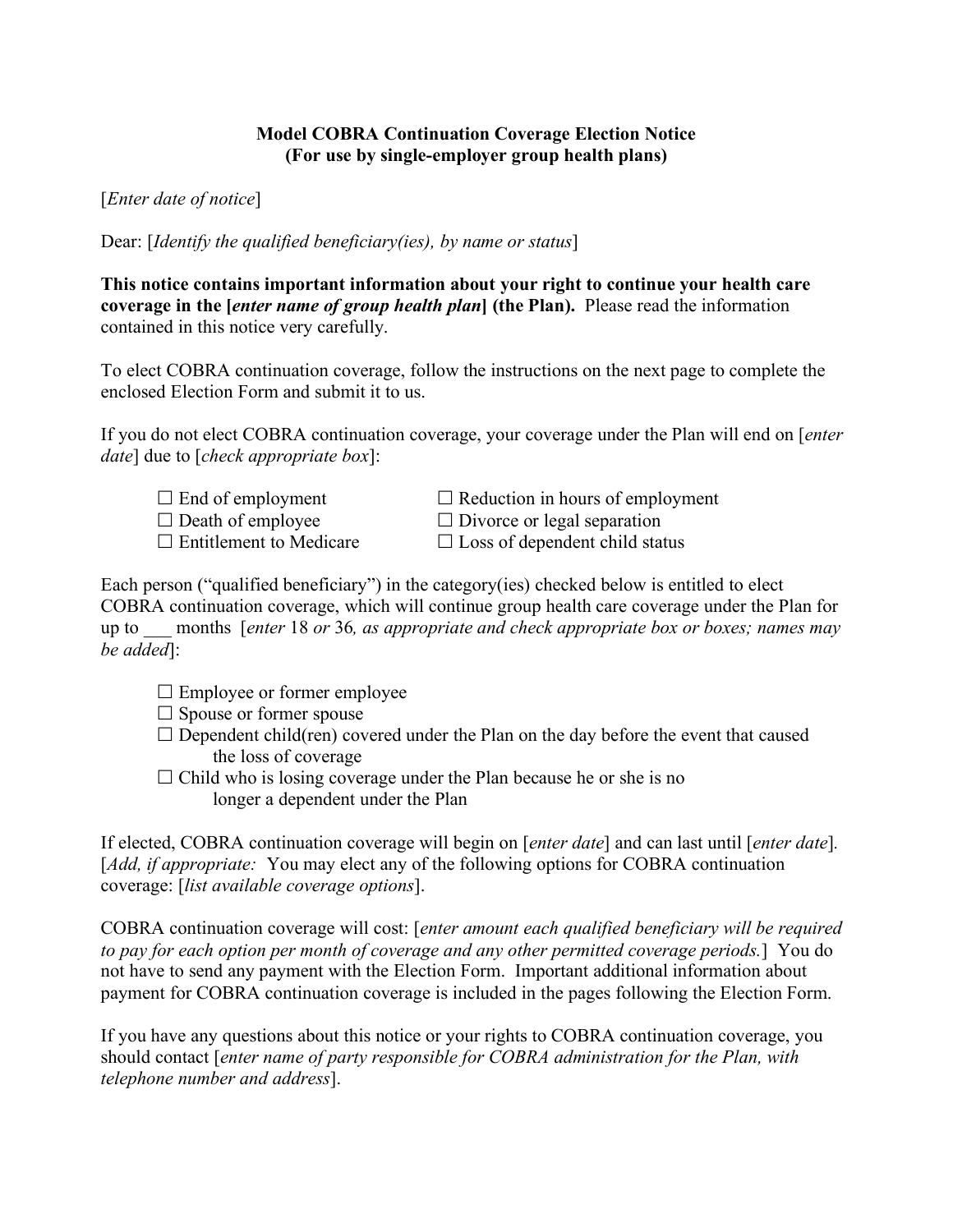| <b>COBRA Continuation Coverage Election Form</b>                                                                                                                                                                                                                                                                                                                                                                                                                                                                                                                                                                                                                                                                                                                                                                                                               |                                            |                                                                                                                 |                                                    |
|----------------------------------------------------------------------------------------------------------------------------------------------------------------------------------------------------------------------------------------------------------------------------------------------------------------------------------------------------------------------------------------------------------------------------------------------------------------------------------------------------------------------------------------------------------------------------------------------------------------------------------------------------------------------------------------------------------------------------------------------------------------------------------------------------------------------------------------------------------------|--------------------------------------------|-----------------------------------------------------------------------------------------------------------------|----------------------------------------------------|
| Instructions: To elect COBRA continuation coverage, complete this Election Form and return it to<br>us. Under federal law, you must have 60 days after the date of this notice to decide whether you want<br>to elect COBRA continuation coverage under the Plan.                                                                                                                                                                                                                                                                                                                                                                                                                                                                                                                                                                                              |                                            |                                                                                                                 |                                                    |
| Send completed Election Form to: [Enter Name and Address]<br>This Election Form must be completed and returned by mail [or describe other means of submission and:<br>due date]. If mailed, it must be post-marked no later than [enter date].<br>If you do not submit a completed Election Form by the due date shown above, you will lose your right<br>to elect COBRA continuation coverage. If you reject COBRA continuation coverage before the due<br>date, you may change your mind as long as you furnish a completed Election Form before the due date.<br>However, if you change your mind after first rejecting COBRA continuation coverage, your COBRA<br>continuation coverage will begin on the date you furnish the completed Election Form.<br>Read the important information about your rights included in the pages after the Election Form. |                                            |                                                                                                                 |                                                    |
|                                                                                                                                                                                                                                                                                                                                                                                                                                                                                                                                                                                                                                                                                                                                                                                                                                                                |                                            | I (We) elect COBRA continuation coverage in the [ <i>enter name of plan</i> ] (the Plan) as indicated<br>below: |                                                    |
|                                                                                                                                                                                                                                                                                                                                                                                                                                                                                                                                                                                                                                                                                                                                                                                                                                                                |                                            | Date of Birth<br>Name                                                                                           | Relationship to Employee SSN (or other identifier) |
|                                                                                                                                                                                                                                                                                                                                                                                                                                                                                                                                                                                                                                                                                                                                                                                                                                                                |                                            | a.                                                                                                              |                                                    |
| [Add if appropriate: Coverage option elected: ___________________________________<br>$\mathbf{b}$ .                                                                                                                                                                                                                                                                                                                                                                                                                                                                                                                                                                                                                                                                                                                                                            |                                            |                                                                                                                 |                                                    |
| [Add if appropriate: Coverage option elected: __________________________________<br>c.                                                                                                                                                                                                                                                                                                                                                                                                                                                                                                                                                                                                                                                                                                                                                                         |                                            |                                                                                                                 |                                                    |
| [Add if appropriate: Coverage option elected: __________________________________                                                                                                                                                                                                                                                                                                                                                                                                                                                                                                                                                                                                                                                                                                                                                                               |                                            |                                                                                                                 |                                                    |
| Signature                                                                                                                                                                                                                                                                                                                                                                                                                                                                                                                                                                                                                                                                                                                                                                                                                                                      | Date                                       |                                                                                                                 |                                                    |
|                                                                                                                                                                                                                                                                                                                                                                                                                                                                                                                                                                                                                                                                                                                                                                                                                                                                |                                            |                                                                                                                 |                                                    |
| Print Name                                                                                                                                                                                                                                                                                                                                                                                                                                                                                                                                                                                                                                                                                                                                                                                                                                                     | Relationship to individual(s) listed above |                                                                                                                 |                                                    |
| <b>Print Address</b>                                                                                                                                                                                                                                                                                                                                                                                                                                                                                                                                                                                                                                                                                                                                                                                                                                           | Telephone number                           |                                                                                                                 |                                                    |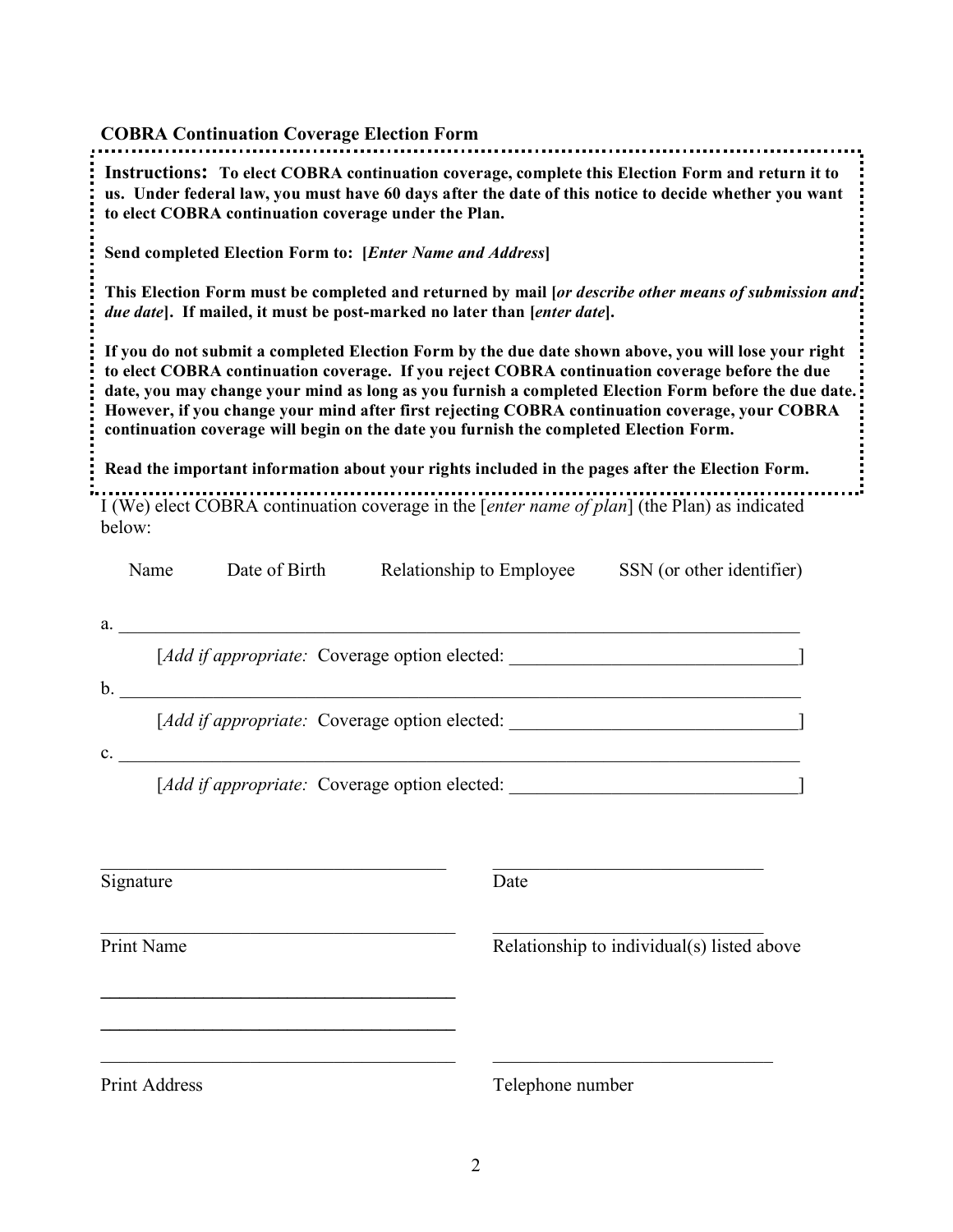# **Important Information About Your COBRA Continuation Coverage Rights**

## **What is continuation coverage?**

Federal law requires that most group health plans (including this Plan) give employees and their families the opportunity to continue their health care coverage when there is a "qualifying event" that would result in a loss of coverage under an employer's plan. Depending on the type of qualifying event, "qualified beneficiaries" can include the employee (or retired employee) covered under the group health plan, the covered employee's spouse, and the dependent children of the covered employee.

Continuation coverage is the same coverage that the Plan gives to other participants or beneficiaries under the Plan who are not receiving continuation coverage. Each qualified beneficiary who elects continuation coverage will have the same rights under the Plan as other participants or beneficiaries covered under the Plan, including [*add if applicable:* open enrollment and] special enrollment rights.

#### **How long will continuation coverage last?**

In the case of a loss of coverage due to end of employment or reduction in hours of employment, coverage generally may be continued only for up to a total of 18 months. In the case of losses of coverage due to an employee's death, divorce or legal separation, the employee's becoming entitled to Medicare benefits or a dependent child ceasing to be a dependent under the terms of the plan, coverage may be continued for up to a total of 36 months. When the qualifying event is the end of employment or reduction of the employee's hours of employment, and the employee became entitled to Medicare benefits less than 18 months before the qualifying event, COBRA continuation coverage for qualified beneficiaries other than the employee lasts until 36 months after the date of Medicare entitlement. This notice shows the maximum period of continuation coverage available to the qualified beneficiaries.

Continuation coverage will be terminated before the end of the maximum period if:

- any required premium is not paid in full on time,
- a qualified beneficiary becomes covered, after electing continuation coverage, under another group health plan that does not impose any pre-existing condition exclusion for a preexisting condition of the qualified beneficiary,
- a qualified beneficiary becomes entitled to Medicare benefits (under Part A, Part B, or both) after electing continuation coverage, or
- the employer ceases to provide any group health plan for its employees.

Continuation coverage may also be terminated for any reason the Plan would terminate coverage of a participant or beneficiary not receiving continuation coverage (such as fraud).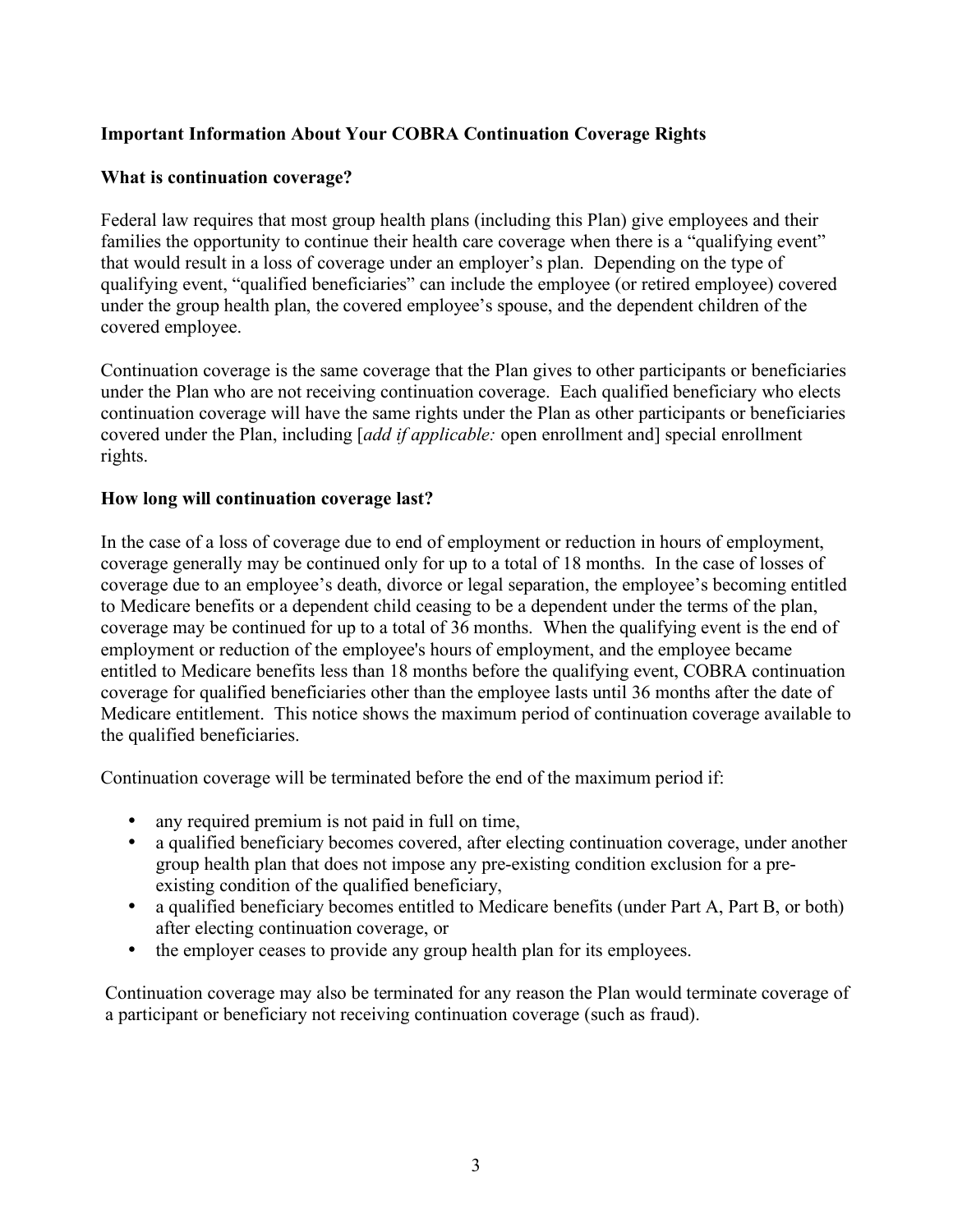[*If the maximum period shown on page 1 of this notice is less than 36 months, add the following three paragraphs:*]

## **How can you extend the length of COBRA continuation coverage?**

If you elect continuation coverage, an extension of the maximum period of coverage may be available if a qualified beneficiary is disabled or a second qualifying event occurs. You must notify [*enter name of party responsible for COBRA administration*] of a disability or a second qualifying event in order to extend the period of continuation coverage. Failure to provide notice of a disability or second qualifying event may affect the right to extend the period of continuation coverage.

# *Disability*

An 11-month extension of coverage may be available if any of the qualified beneficiaries is determined by the Social Security Administration (SSA) to be disabled. The disability has to have started at some time before the 60th day of COBRA continuation coverage and must last at least until the end of the 18-month period of continuation coverage. [*Describe Plan provisions for requiring notice of disability determination, including time frames and procedures.*] Each qualified beneficiary who has elected continuation coverage will be entitled to the 11-month disability extension if one of them qualifies. If the qualified beneficiary is determined by SSA to no longer be disabled, you must notify the Plan of that fact within 30 days after SSA's determination.

# *Second Qualifying Event*

An 18-month extension of coverage will be available to spouses and dependent children who elect continuation coverage if a second qualifying event occurs during the first 18 months of continuation coverage. The maximum amount of continuation coverage available when a second qualifying event occurs is 36 months. Such second qualifying events may include the death of a covered employee, divorce or separation from the covered employee, the covered employee's becoming entitled to Medicare benefits (under Part A, Part B, or both), or a dependent child's ceasing to be eligible for coverage as a dependent under the Plan. These events can be a second qualifying event only if they would have caused the qualified beneficiary to lose coverage under the Plan if the first qualifying event had not occurred. You must notify the Plan within 60 days after a second qualifying event occurs if you want to extend your continuation coverage.

## **How can you elect COBRA continuation coverage?**

To elect continuation coverage, you must complete the Election Form and furnish it according to the directions on the form. Each qualified beneficiary has a separate right to elect continuation coverage. For example, the employee's spouse may elect continuation coverage even if the employee does not. Continuation coverage may be elected for only one, several, or for all dependent children who are qualified beneficiaries. A parent may elect to continue coverage on behalf of any dependent children. The employee or the employee's spouse can elect continuation coverage on behalf of all of the qualified beneficiaries.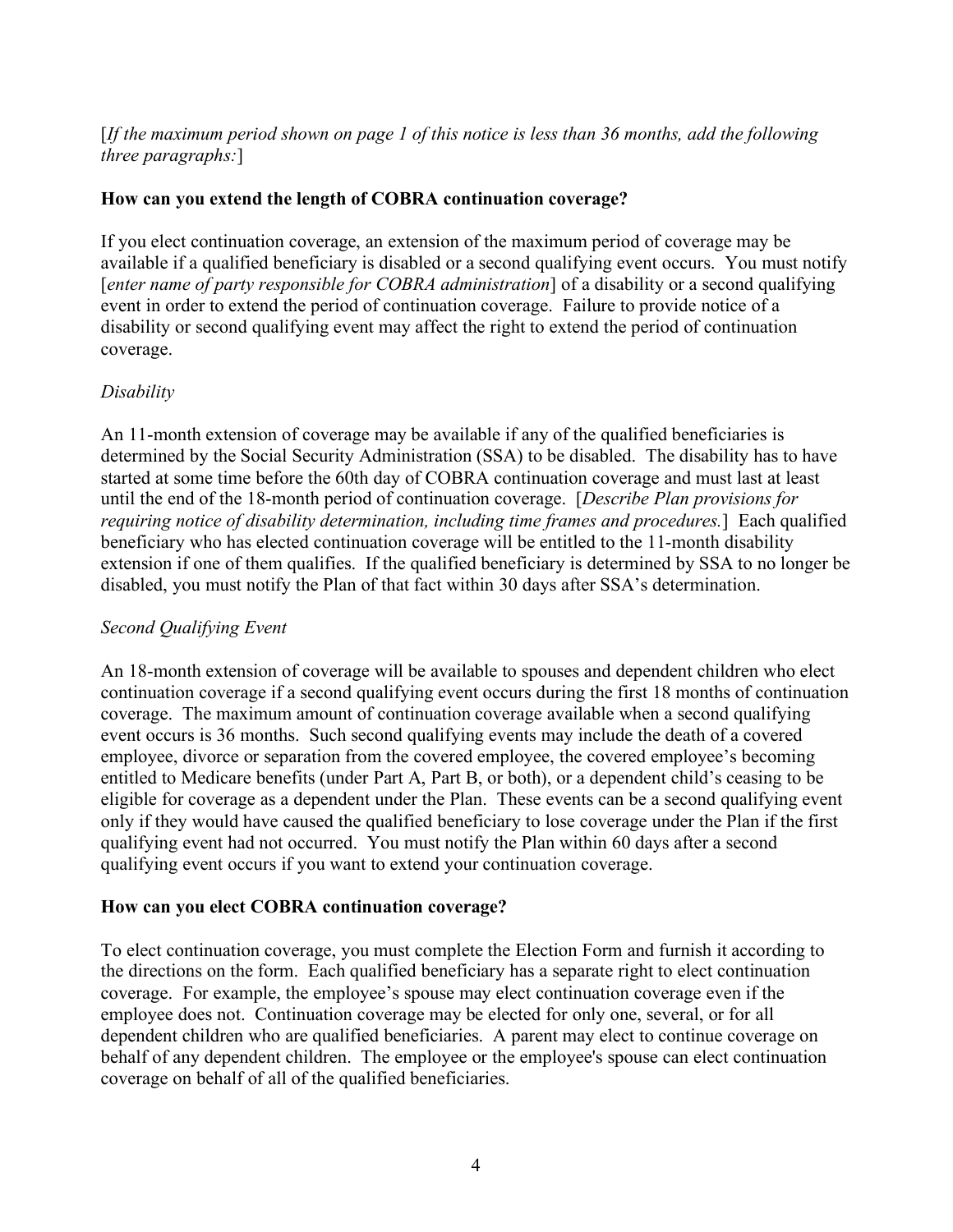In considering whether to elect continuation coverage, you should take into account that a failure to continue your group health coverage will affect your future rights under federal law. First, you can lose the right to avoid having pre-existing condition exclusions applied to you by other group health plans if you have more than a 63-day gap in health coverage, and election of continuation coverage may help you not have such a gap. Second, you will lose the guaranteed right to purchase individual health insurance policies that do not impose such pre-existing condition exclusions if you do not get continuation coverage for the maximum time available to you. Finally, you should take into account that you have special enrollment rights under federal law. You have the right to request special enrollment in another group health plan for which you are otherwise eligible (such as a plan sponsored by your spouse's employer) within 30 days after your group health coverage ends because of the qualifying event listed above. You will also have the same special enrollment right at the end of continuation coverage if you get continuation coverage for the maximum time available to you.

### **How much does COBRA continuation coverage cost?**

Generally, each qualified beneficiary may be required to pay the entire cost of continuation coverage. The amount a qualified beneficiary may be required to pay may not exceed 102 percent (or, in the case of an extension of continuation coverage due to a disability, 150 percent) of the cost to the group health plan (including both employer and employee contributions) for coverage of a similarly situated plan participant or beneficiary who is not receiving continuation coverage. The required payment for each continuation coverage period for each option is described in this notice.

[*If employees might be eligible for trade adjustment assistance, the following information may be added*: The Trade Act of 2002 created a new tax credit for certain individuals who become eligible for trade adjustment assistance and for certain retired employees who are receiving pension payments from the Pension Benefit Guaranty Corporation (PBGC) (eligible individuals). Under the new tax provisions, eligible individuals can either take a tax credit or get advance payment of 65% of premiums paid for qualified health insurance, including continuation coverage. If you have questions about these new tax provisions, you may call the Health Coverage Tax Credit Customer Contact Center toll-free at 1-866-628-4282. TTD/TTY callers may call toll-free at 1-866-626-4282. More information about the Trade Act is also available at www.doleta.gov/tradeact/2002act\_index.cfm.

## **When and how must payment for COBRA continuation coverage be made?**

#### *First payment for continuation coverage*

If you elect continuation coverage, you do not have to send any payment with the Election Form. However, you must make your first payment for continuation coverage not later than 45 days after the date of your election. (This is the date the Election Notice is post-marked, if mailed.) If you do not make your first payment for continuation coverage in full not later than 45 days after the date of your election, you will lose all continuation coverage rights under the Plan. You are responsible for making sure that the amount of your first payment is correct. You may contact [*enter appropriate contact information, e.g., the Plan Administrator or other party responsible for COBRA administration under the Plan*] to confirm the correct amount of your first payment.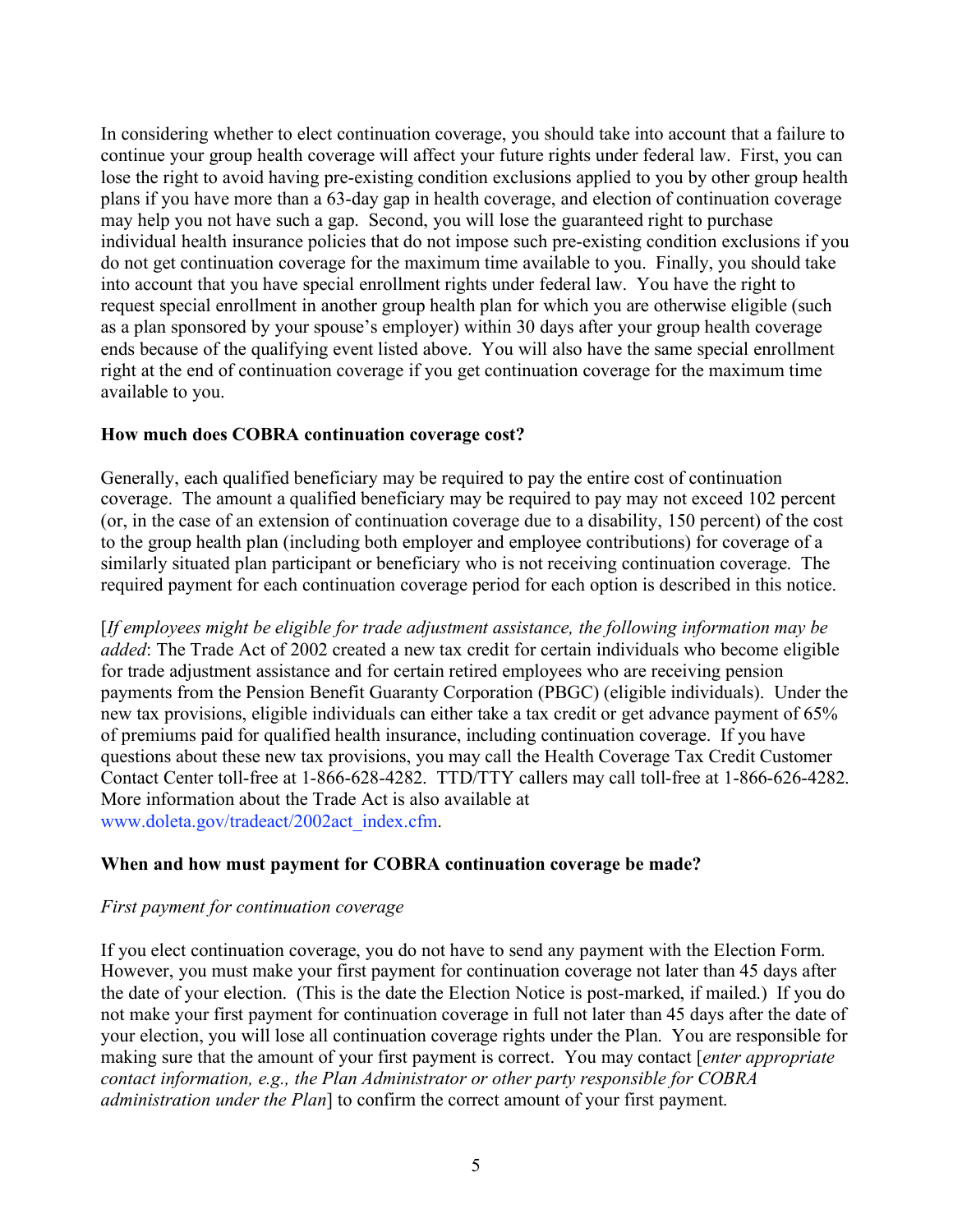### *Periodic payments for continuation coverage*

After you make your first payment for continuation coverage, you will be required to make periodic payments for each subsequent coverage period. The amount due for each coverage period for each qualified beneficiary is shown in this notice. The periodic payments can be made on a monthly basis. Under the Plan, each of these periodic payments for continuation coverage is due on the [*enter due day for each monthly payment*] for that coverage period. [*If Plan offers other payment schedules, enter with appropriate dates:* You may instead make payments for continuation coverage for the following coverage periods, due on the following dates:]. If you make a periodic payment on or before the first day of the coverage period to which it applies, your coverage under the Plan will continue for that coverage period without any break. The Plan [*select one:* will *or* will not] send periodic notices of payments due for these coverage periods.

### *Grace periods for periodic payments*

Although periodic payments are due on the dates shown above, you will be given a grace period of 30 days after the first day of the coverage period [*or enter longer period permitted by Plan*] to make each periodic payment. Your continuation coverage will be provided for each coverage period as long as payment for that coverage period is made before the end of the grace period for that payment. [*If Plan suspends coverage during grace period for nonpayment, enter and modify as necessary:* However, if you pay a periodic payment later than the first day of the coverage period to which it applies, but before the end of the grace period for the coverage period, your coverage under the Plan will be suspended as of the first day of the coverage period and then retroactively reinstated (going back to the first day of the coverage period) when the periodic payment is received. This means that any claim you submit for benefits while your coverage is suspended may be denied and may have to be resubmitted once your coverage is reinstated.]

If you fail to make a periodic payment before the end of the grace period for that coverage period, you will lose all rights to continuation coverage under the Plan.

Your first payment and all periodic payments for continuation coverage should be sent to:

[*enter appropriate payment address*]

## **For more information**

This notice does not fully describe continuation coverage or other rights under the Plan. More information about continuation coverage and your rights under the Plan is available in your summary plan description or from the Plan Administrator.

If you have any questions concerning the information in this notice, your rights to coverage, or if you want a copy of your summary plan description, you should contact [*enter name of party responsible for COBRA administration for the Plan, with telephone number and address*].